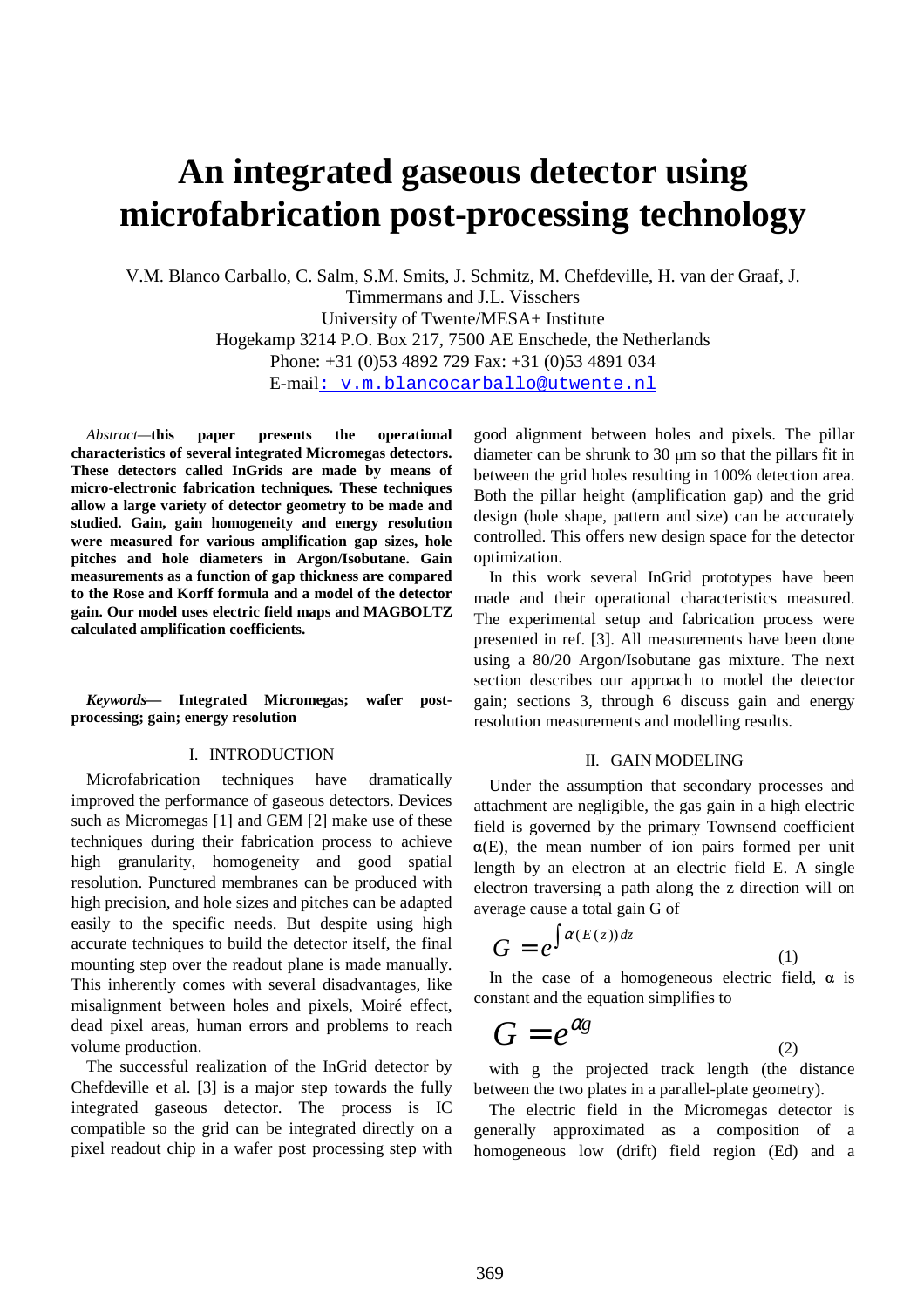homogeneous high field region (Ea). This assumption allows to define the field ratio (Ea/Ed) and to model the collection efficiency and the ion backflow in terms of this field ratio. In this study we found the precise field shape at intermediate field strength (i.e. near the foil openings) to be crucial for the overall detector performance, see sections 3 and 5.

To estimate the gain of a Micromegas detector, the Townsend coefficient then must be integrated along the electron drift path. The statistical variation in electron trajectories and collision phenomena is accounted for by Monte Carlo calculations as provided by the program GARFIELD [4], using the electric field maps from MAXWELL 3D [5] and amplification and drift coefficients from MAGBOLTZ [6].

#### III. GAIN HOMOGENEITY

The microelectronic fabrication techniques (spin coating, sputtering and wet etching) used to make the InGrids allow an accurate control of the gap thickness, the grid thickness and the hole diameter, resulting in a very good gain homogeneity (defined as the RMS relative variation of gas gain across a prototype).

For several InGrids, the gain was measured on ten equally spaced locations across the active area by means of a collimator. The homogeneity was found to be 10 % in the worst case and 1.6 % in the best one (Figure 1).



Figure 1: A 80- $\mu$ m hole pitch, 75- $\mu$ m gap InGrid, showing 10% gain homogeneity (left side) and a  $60$ - $\mu$ m hole pitch, 35-um gap InGrid exhibiting 1.6 % gain homogeneity with a 240 µm pillar pitch (right side)

For a given gap thickness, the gain homogeneity was measured to degrade for larger hole diameters. Inversely, for a given grid geometry, it was improving for smaller gap thicknesses. We believe the gain to be more sensitive to hole diameter and gap thickness variations in the case of bigger holes.

This sensitivity difference was simulated using the method described in section 2. Gains of a large and a small hole configuration of 75-um gap were calculated. Same operation was done for hole diameters and gap thicknesses differing +/-10% of their original values. Results are summarized in tables 1,2 and show that the large hole configuration is more sensitive to diameter

variations while both are almost as sensitive to gap variations.

| Hole $\varnothing$ (µm) | $\Delta\emptyset/\emptyset$ (%) | $\Delta G/G$ (%) |  |
|-------------------------|---------------------------------|------------------|--|
| 36                      | 10                              | 19               |  |
|                         | $-10$                           |                  |  |
| 70                      | 10                              | 30               |  |
|                         | $-10$                           | 19               |  |

Table 1 : Gain sensitivity to hole diameter variations.

| Hole $\varnothing$ (µm) | $\Delta g/g$ (%) | $\Delta G/G$ (%) |
|-------------------------|------------------|------------------|
| 36                      | 10               | 45               |
|                         | $-10$            |                  |
| 70                      | 10               | 43               |
|                         | $-10$            |                  |

Table 2: Gain sensitivity to gap thickness variations

#### IV. GAIN AND GAP THICKNESS

One particularly interesting feature of the Micromegas detector that can be studied with InGrid is the dependence of the gain with the gap thickness. For a given grid voltage, increasing the gap thickness reduces the field but increases the available amplification length [8]. If equation (1) holds, the gap thickness dependence of the gain will be governed by the field dependence of the Townsend coefficient.

An empiric formula valid for low fields was derived by Rose and Korff [7, 8]:

$$
\alpha = A P e^{-B P / E} \tag{3}
$$

where P is the pressure, E the electric field strength and A and B constants of the gas mixture. Replacing E by  $V/g$  (V being the grid voltage) and using (1) leads to:

$$
G = e^{gAPe^{-gBP/V}}
$$
\n<sup>(4)</sup>

For a given gas, pressure and grid voltage V, the gain presents a maximum for a certain gap thickness.

$$
g\left(G_{\max}\right) = V/(BP) \tag{5}
$$

Selecting the gap thickness according to equation 5 should make the gain to a certain extent insensitive to mechanical imperfections of the mesh (wrinkles) and of the gap thickness (pillar height variation). This is not a critical point for the InGrid as gap thickness and grid flatness are accurately controlled. It is however interesting to check that there is indeed a gap thickness for which the gain is maximum.

Several devices with gap thicknesses in the range from  $35 \mu m$  to  $75 \mu m$  have been built and gain curves have been measured. In figure 2 gain curves as a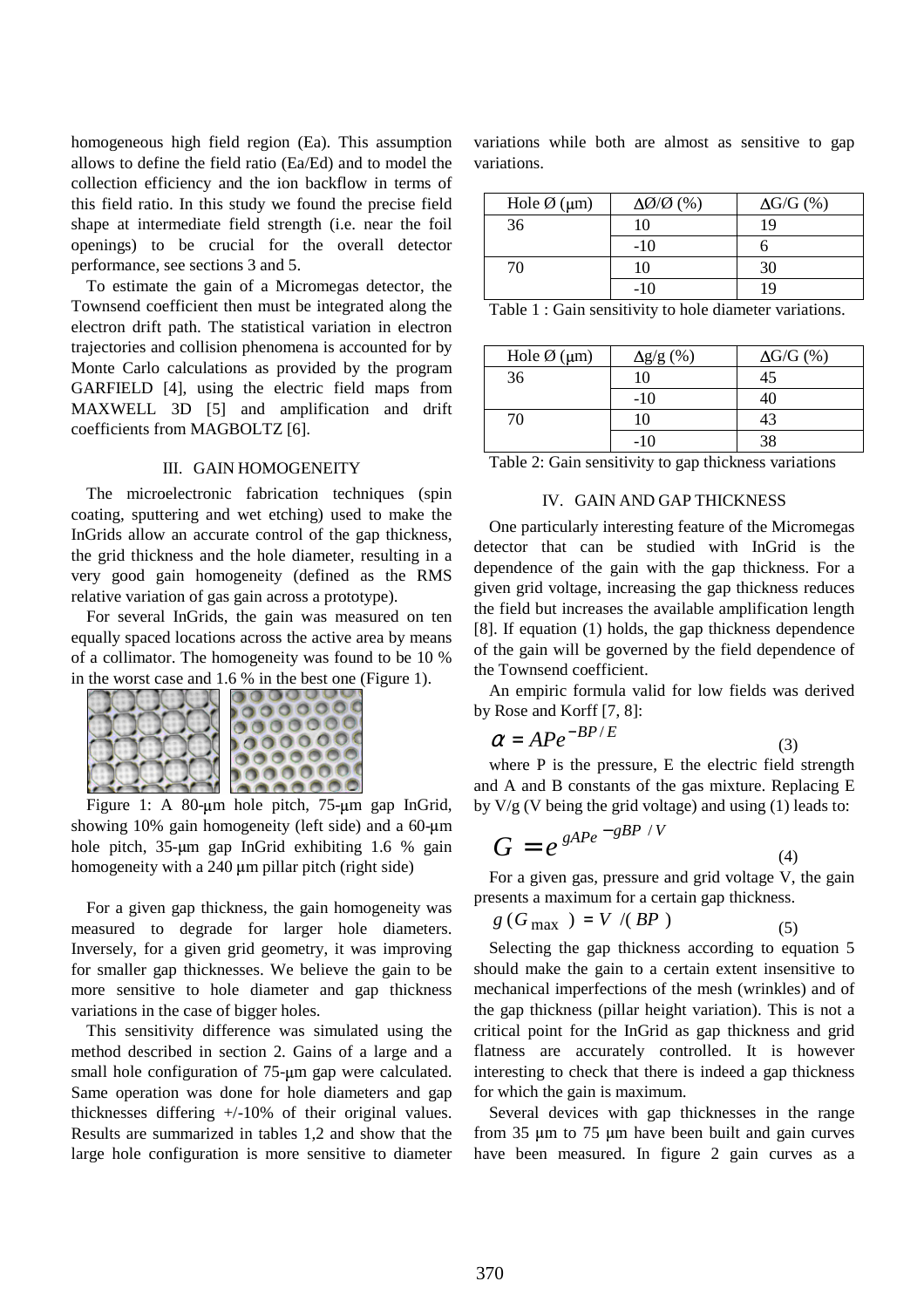function of the grid voltage are shown. The gain curves have been fitted using the Rose and Korff formula.

In figure 3 the dependence of gain with gap thickness is presented. These measurements were performed at almost constant atmospheric pressure (variation less than 2%).



Figure 2: Gain as a function of grid voltage for various gap thicknesses. The data points are fitted using the Rose and Korff formula (lines).

From Figure 3, it is clear that the Rose and Korff formula describes the trend well, even though the fit is not perfect and one requires more measurement points for a critical assessment. The gas gain reaches its maximum value for a gap around 50  $\mu$ m operated with 450 V on the grid.



Gap size (µm)

Figure 3: Gain at 450 V on the grid for various gap thicknesses. The data points are fitted using the Rose and Korff formula.

### V. GAIN AND GRID GEOMETRY

Gain as a function of grid geometry has been measured for three  $75 \mu m$  gap InGrids, each of one having a different hole diameter and hole pitch summarized in following Table.

|                         | InGrid 1 | InGrid 2 | InGrid 3 |
|-------------------------|----------|----------|----------|
| Hole pitch $(\mu m)$    | 50       | 60       | 80       |
| Hole diameter $(\mu m)$ | 32       | 36       | 75       |
| Gain $@$ 500 V          | 9800     | 9900     | 2900     |

Table 3: Measured gain for different InGrid geometries



Figure 4: Gain for three grid geometries (see table above).

The gain is clearly dependent on the hole diameter. This is understood by looking at the field strength along the hole axis for different hole diameter, keeping the hole pitch fixed (Figure 5).While decreasing the hole diameter, the electric field along the hole axis is higher over a longer distance, therefore the overall gain increases.



Figure 5: Electric field along the hole axis of a 50-um gap InGrid for various hole diameters (400 V on the grid).

#### VI. ENERGY RESOLUTION MEASUREMENTS

The resolution of gaseous detectors is mainly determined by the primary charge fluctuations and the single electron gain fluctuations. These sources are intrinsic to the sensing gas and cannot be avoided. On the other hand, fluctuation sources like attachment and collection efficiency depend on the drift field and can therefore be optimized for minimum energy resolution.